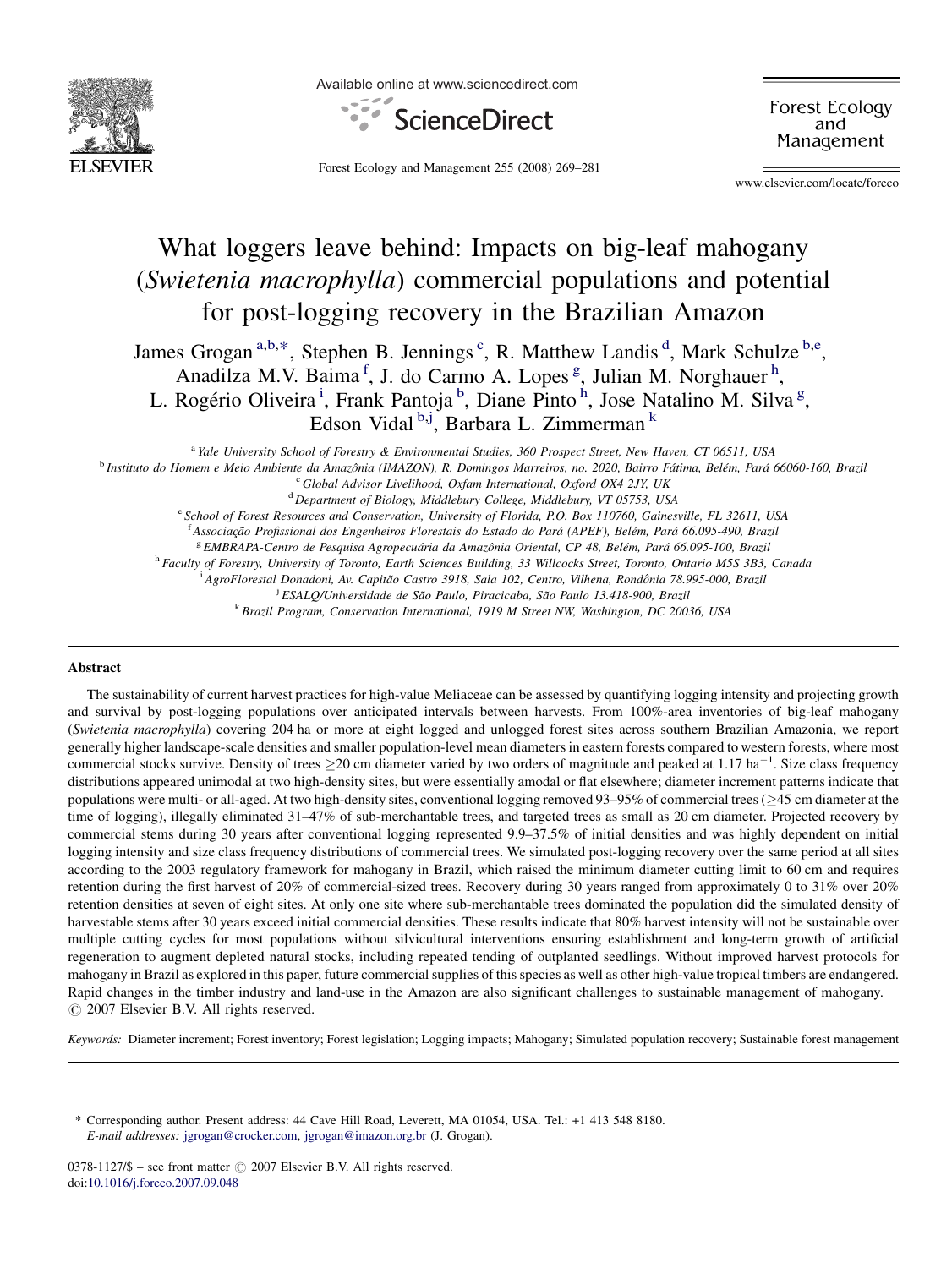## 1. Introduction

High-value Meliaceae logged for timber in tropical forests across the globe share distinguishing commercial and ecological characteristics: wood whose excellent working properties are matched by exceptional beauty; natural ranges largely coincident with seasonal forests experiencing rapid anthropogenic conversion to other land uses; low-density populations, typically less than 1 commercial tree  $ha^{-1}$ ; and life histories generally characterized as non-pioneer late secondary, with fast growth rates, wind- or water-dispersed seeds, and lowdensity advance seedling regeneration in the forest understory requiring canopy disturbance for optimal seedling growth ([Lamb, 1966; Pennington et al., 1981; Swaine and Whitmore,](#page-11-0) [1988\)](#page-11-0). In the neotropics, true mahoganies – the Swietenias – have been commercially logged since the 16th century ([Lamb,](#page-11-0) [1966\)](#page-11-0), along with Cedrela and, more recently, Carapa. The Central African mahoganies Entandrophragma and Khaya are the principal timber species fueling the region's current logging boom [\(Hall et al., 2003](#page-11-0)). And in southeast Asia and tropical Australia, Toona and Chukrasia are high-value if low-volume staples of the logging industry.

As with nearly all tropical timber species, little is known about regional and local distribution and density patterns characterizing high-value Meliaceae. This means that little empirical basis exists for evaluating the impacts of logging on commercial populations, or for projecting recovery rates and evaluating the sustainability of current harvest practices. This problem pertains even to big-leaf mahogany (Swietenia macrophylla), the most widely studied and exploited of the tropical Meliaceae, whose listing on the Convention on International Trade in Endangered Species of Fauna and Flora (CITES) Appendix II in 2002 requires that international trade involve only legally harvested volumes deemed non-detrimental to its role in the ecosystem [\(Blundell, 2004; Grogan and](#page-11-0) [Barreto, 2005\)](#page-11-0). The concept of non-detriment is generally understood to mean 'sustainably managed' [\(CITES, 2003\)](#page-11-0).

Aside from descriptive treatments in [Lamb \(1966\),](#page-11-0) most of what is known about natural big-leaf mahogany populations (henceforth mahogany) has been inferred from stratified inventories at large spatial scales [\(RadamBrasil, 1974;](#page-11-0) [Richards, 1991; Valera, 1997; Weaver and Sabido, 1997;](#page-11-0) [Schulze and Whitacre, 1999; Weaver and Bauer, 2000](#page-11-0)), or from a small number of field studies in fixed plots [\(Gullison et al.,](#page-11-0) [1996; Snook, 2003](#page-11-0)). Stratified inventory data may accurately describe density and size class frequency distributions at regional or landscape scales, but provide limited insight into local consequences of selective logging. To our knowledge, field studies describing commercial and sub-commercial populations at spatial scales adequate to evaluate forest management practices have so far been conducted at only a handful of sites across mahogany's vast neotropical range ([Snook, 1993; Gullison et al., 1996; Baima, 2001; Grogan,](#page-12-0) [2001\)](#page-12-0). While conclusions and management recommendations drawn from these studies have frequently been projected onto mahogany populations across its range, in fact little is known nor can be usefully said about populations inhabiting forest types dramatically different from those few described [\(Lugo,](#page-11-0) [1999; Brown et al., 2003\)](#page-11-0). In consequence, regulatory policy such as the 2002 CITES Appendix II listing may in part be formulated on the basis of assumptions that do not apply to mahogany across much of its range. Meanwhile forest managers in remote regions may find themselves grappling with mahogany populations very different from those described by scientists, if even the most basic management guidelines for mahogany are available to them in the first place.

In this paper we describe and analyze mahogany commercial populations from 100% inventories in large (204–11,370 ha) fixed plots located in four Brazilian states (Pará, Rondônia, Amazonas, and Acre) across southern Amazonia. We examine geographic variation in density and demographic patterns, and assess the impacts of conventional logging practices (Veríssimo et al., 1995) on commercial populations and future harvests at three sites where mahogany was harvested between 1983 and 1996. We use diameter increment and mortality data collected at long-term research sites to simulate population recovery at each site during 30-year cutting cycles following current harvest regulations for mahogany in Brazil. Our objectives are threefold: (1) to demonstrate the variability in density and demographic structure that forest managers may encounter in the field; (2) to quantify impacts of conventional logging practices on commercial mahogany populations; and (3) to examine how patterns described here may impact population recovery under 'one size fits all' management prescriptions.

## 2. The study species in Brazil

Mahogany's natural range in Brazil covers an estimated 159 million ha across seasonal forests of the southern Amazon Basin, from the western state of Acre to Tocantins in the east [\(Lamb, 1966; Martinez et al., in press\)](#page-11-0). Little empirical data exists describing density patterns and size class frequency distributions across this vast area. The [RadamBrasil \(1974\)](#page-11-0) Amazonian survey detected mahogany at low densities  $(0.18$  trees ha<sup>-1</sup>) across its natural range in Brazil. Pre-logging densities of 0.3–2.1 trees ha<sup>-1</sup>  $\geq$ 30 cm diameter have been documented in southeast Pará (Veríssimo et al., 1995). Population densities at three southeast Pará sites in the present study [\(Table 1](#page-2-0)A, C, and D) have been previously reported [\(Baima, 2001; Grogan, 2001; Brown et al., 2003](#page-10-0)). [Grogan](#page-11-0) [\(2001\)](#page-11-0) demonstrated essentially amodal mahogany size class frequency distributions for trees >20 cm diameter and concluded, citing also long-term growth and mortality data, that populations in this region were essentially all-aged and regenerating in relatively small treefall gaps along seasonal streams. Even more robust regeneration and recruitment rates were observed by [Baima \(2001](#page-10-0); see also [Brown et al., 2003\)](#page-11-0). These reports contrast with uni- or bi-modal size class frequency distributions observed for populations in Mexico [\(Snook, 1993, 2003](#page-12-0)) and in Bolivia ([Gullison et al., 1996\)](#page-11-0). These authors proposed that mahogany regenerates in evenaged stands after catastrophic disturbances – hurricanes, fires, or floods – occurring at long return intervals at landscape scales.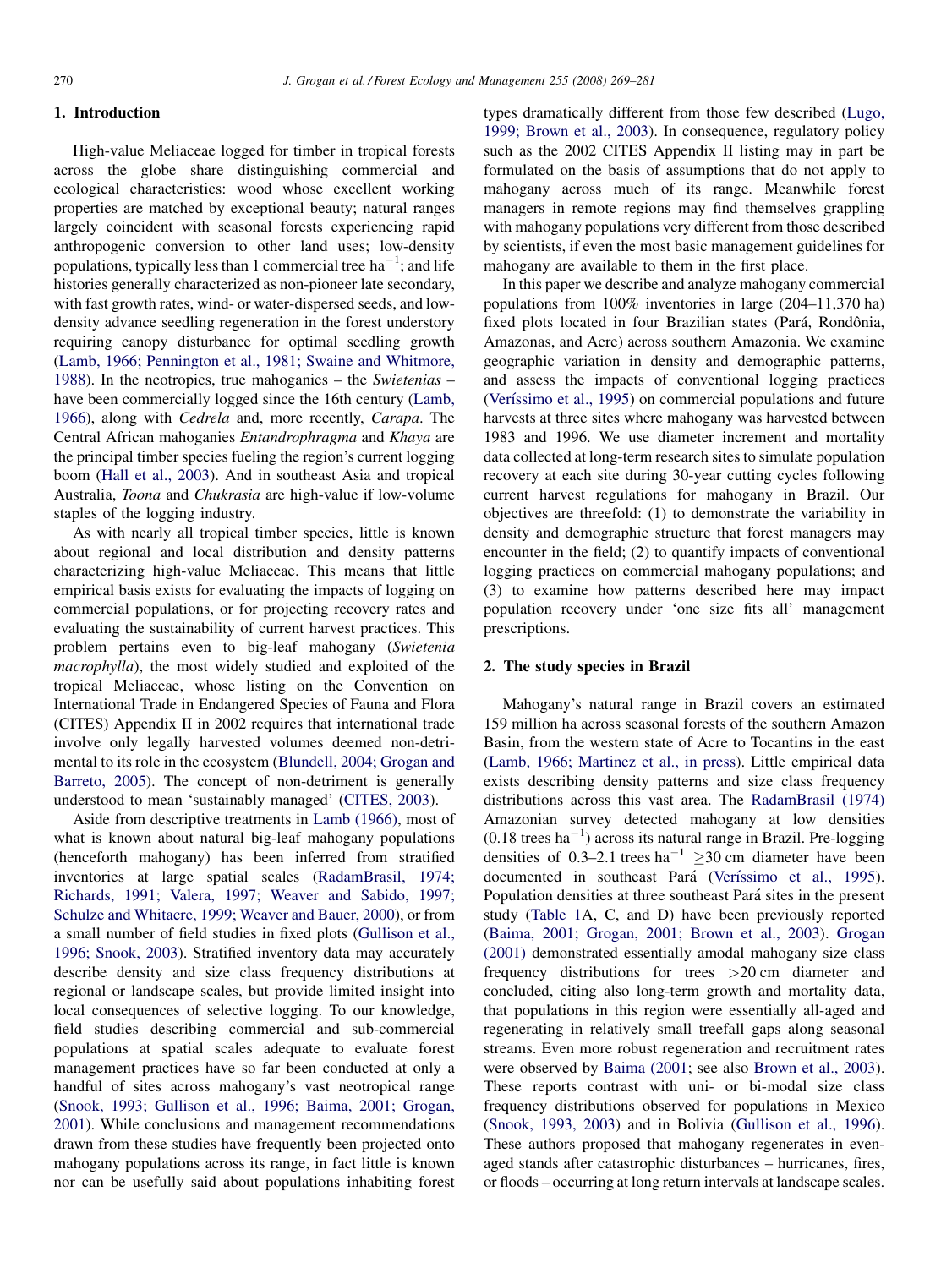<span id="page-2-0"></span>

| Table 1                                                         |  |
|-----------------------------------------------------------------|--|
| Description of mahogany inventory sites in the Brazilian Amazon |  |

| Site                         | Municipality, state          | Location                                             | History of use     | Inventory<br>objective <sup>a</sup> | Area<br>(ha) | Minimum<br>diameter (cm) |
|------------------------------|------------------------------|------------------------------------------------------|--------------------|-------------------------------------|--------------|--------------------------|
| A. Fazenda Pataua            | Marabá, Pará                 | $5^{\circ}42^{\prime}$ S. $48^{\circ}56^{\prime}$ W  | Logged 1983        | <b>RES</b>                          | 300          | 20                       |
| B. AIXC                      | Xikrin Indigenous Area, Pará | $6^{\circ}15^{\prime}$ S. 50 $^{\circ}47^{\prime}$ W | Unlogged           | <b>FM</b>                           | 1250         | 30                       |
| C. Faz. Mogno II             | Agua Azul, Pará              | $7^{\circ}06^{\prime}S$ , $50^{\circ}16^{\prime}W$   | Logged $1988-96$   | <b>RES</b>                          | 859          | 20                       |
| D. Marajoara                 | Pau d'Arco, Pará             | $7^{\circ}50^{\prime}$ S. $50^{\circ}16^{\prime}$ W  | Logged $1992-94$   | <b>RES/FM</b>                       | 204          | 20                       |
| E. Pinkaití                  | Kayapó Indigenous Area, Pará | $7^{\circ}41^{\prime}$ S. 51 $^{\circ}52^{\prime}$ W | Ecological reserve | <b>RES</b>                          | 660          | 20                       |
| F. Faz. Imaculada II         | Chupinguaia, Rondônia        | $12^{\circ}43'$ S, $61^{\circ}00'$ W                 | Logged partially   | <b>FM</b>                           | 1015         | 20                       |
| G. Faz. São Jorge            | Sena Madureira, Acre         | $9^{\circ}25^{\prime}S$ , 68 $^{\circ}38^{\prime}W$  | Logging proposed   | <b>RES/FM</b>                       | 685          | 20                       |
| H. Faz. Seringal Novo Macapá | Lábrea, Amazonas             | $8^{\circ}44'$ S, 68 $^{\circ}59'$ W                 | Logging proposed   | <b>FM</b>                           | 11370        | 30                       |

 $A$ <sup>a</sup> RES = research; FM = forest management.

Methodological and theoretical challenges to the catastrophic disturbance hypothesis are presented by [Brown et al. \(2003\)](#page-11-0).

Mahogany was logged by the conventional or 'predatory' model in Brazil (Uhl and Vieira, 1989; Uhl et al., 1991; Veríssimo [et al., 1992, 1995](#page-12-0)) until widespread illegality and corruption forced the federal government to place a moratorium on its trade in 2001. This led to changes in forest legislation in 2003 setting strict guidelines for harvest operations involving mahogany ([Grogan et al., 2002, 2005b\)](#page-11-0). The conventional logging model, under which an estimated  $5.7$  million m<sup>3</sup> of mahogany sawnwood was produced between 1971 and 1992 [\(Grogan et al.,](#page-11-0) [2002](#page-11-0)), was a high-grading or mining operation: all trees large enough to pay their way out of previously unlogged forests were felled and transported on newly opened roads to sawmill processing centers up to 600 km from the forest of origin (Veríssimo et al., 1995). Working at three study sites in southeast Pará, the region where Brazilian mahogany's population density and wood quality were highest, Veríssimo et al. (1995) found that post-logging volumes of trees  ${\geq}30$  cm diameter were 6% of prelogging volumes, with trees as small as 36 cm diameter harvested. [Zimmerman et al. \(2001\)](#page-12-0) reported that a high percentage of mahogany trees >50 cm diameter had been illegally removed from the Kayapó Indigenous Territory's 3 million ha in the same region. [Browder \(1987\)](#page-11-0) found that mahogany had been commercially extirpated across most of the western state of Rondônia by the mid 1980s. Significant commercial populations survive today only in remote regions of central and western Para´, southern Amazonas, and western Acre, representing a fraction of mahogany's original commercial stock in Brazil ([Grogan et al., 2002; Martinez et al., in press\)](#page-11-0).

# 3. Methods

#### 3.1. Inventories

Large-scale 100%-area inventories for mahogany trees  $\geq$ 20 cm (or  $\geq$ 30 cm) diameter were conducted at eight sites across southern Amazonia in Brazil (Table 1). Inventoried areas ranged from 204 to 11,370 ha. In all regions, mahogany's presence was a pre-condition for site selection. Inventory objectives varied by site, focusing on ecological research at three sites, forest management at three sites, and combined basic and applied objectives at the two remaining sites. Three sites had been selectively logged for mahogany 3–14 years prior to inventory. At three previously unlogged sites, inventories were implemented in preparation for eventual logging under new regulatory guidelines for mahogany in Brazil.

All sites were seasonally dry tropical forests, with <2300 mm annual precipitation and a pronounced dry season lasting 2–5 months during which <100 mm of rain falls per month. Topographic relief was gentle at all sites except G (Table 1), where elevation ranged 75 m within the inventoried area with frequent steep slopes. Soil origins and types ranged widely among sites, with coarser, more freely draining, nutrient-poor soils derived from Precambrian Brazilian Shield bedrock typical at eastern sites (A–E) compared to finer, more water-retentive and nutrient-rich soils derived from Andean alluvium at western sites (F–H). At all sites mahogany demonstrated strong positive spatial association with seasonal streams or sub-surface drainage ([Baima, 2001; Grogan et al.,](#page-10-0) [2003a;](#page-10-0) Grogan unpublished data).

Mahogany trees and stumps were located within grids of forest trails cut at 50-m intervals, except at site E where the inventory grid did not cover the entire area. There, inventory data represent cumulative knowledge of the mahogany population gathered during 12 years of extensive research within a core 660-ha research area.

#### 3.2. Density patterns and size class frequency distributions

Inventory data from three logged sites (Table 1A, C and D) combined live trees with stumps reflecting pre-logging diameters. It was therefore necessary to 'reverse grow' live trees by observed diameter increment rates (see Section [3.4](#page-3-0) below) over the time period between logging and the first inventory in order to reconstruct pre-logging mahogany size class frequency distributions comparable to those documented at unlogged sites. This process reduced the total number of trees  $\geq$ 20 cm diameter at sites A, C, and D relative to inventory data by 20, 5, and 7%, respectively, and shifted observed size class frequency distributions slightly towards smaller size classes. The effect at site A was the most marked because the interval between logging and inventory was longest there (14 years). We acknowledge that trees dying during the interval between logging and inventory are a potential source of error in initial frequency distributions presented here, but observed mortality rates (see Section [3.4](#page-3-0) below) indicate that this error is small.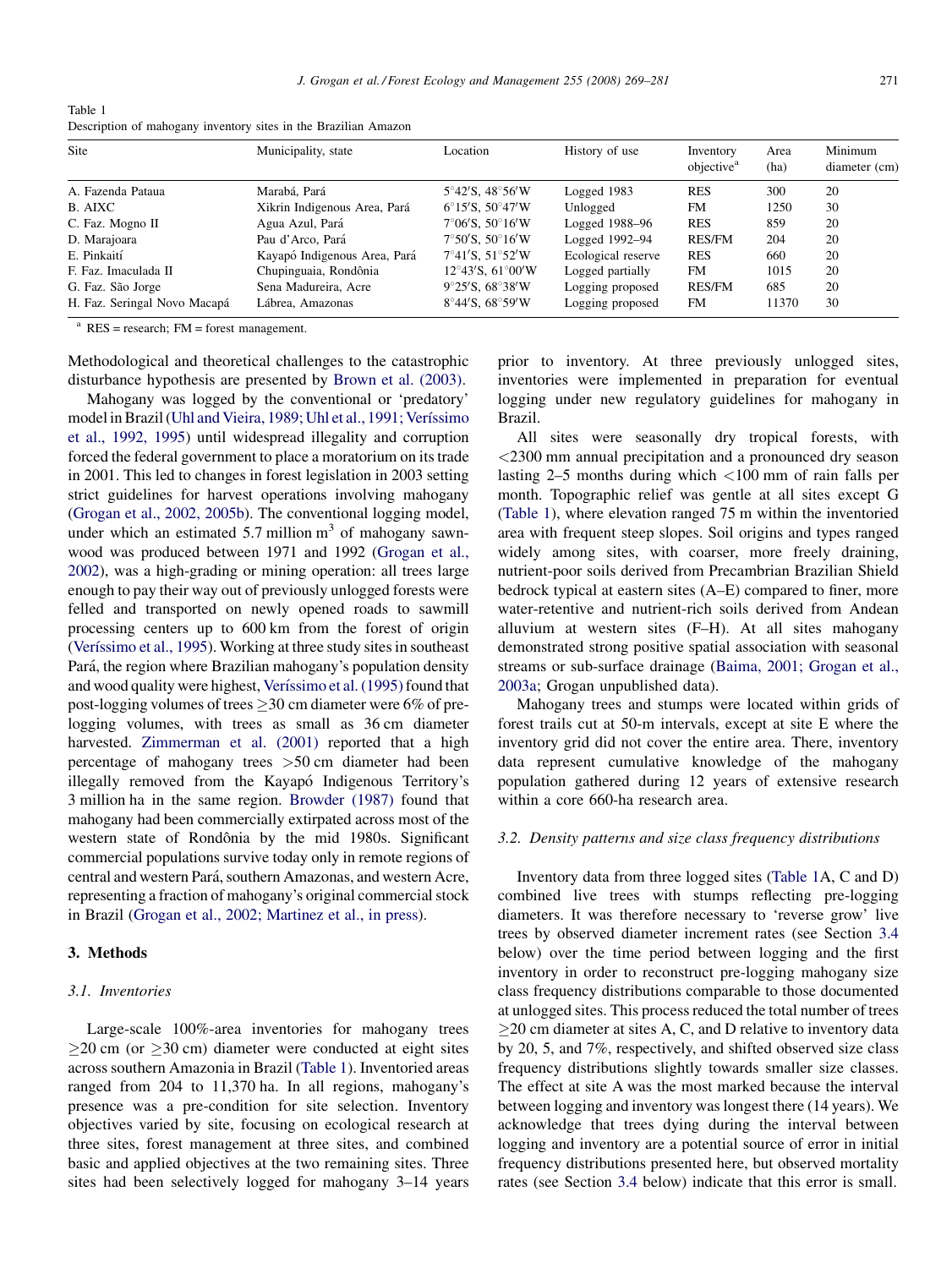<span id="page-3-0"></span>To estimate roundwood volumes, but lacking height data for all trees, we used a single-entry equation developed from a robust sample of plantation-grown mahogany trees in Sri Lanka ([Mayhew and Newton, 1998](#page-11-0)):

$$
V = 0.056 - 0.01421 * diam + 0.001036 (diam2)
$$
 (1)

where diam  $=$  diameter at 1.3 m height on the bole.

Density and estimated roundwood volume are summarized for trees  $\geq$ 20 cm (or  $\geq$ 30 cm) diameter,  $\geq$ 45 cm diameter (the minimum commercial size before 2003), and  $\geq 60$  cm diameter (minimum commercial size since 2003). Data are presented per 100 ha because forest management operations in the Brazilian Amazon are typically implemented in 100-ha blocks. This unit area is easy to visualize – picture a square 1 km on a side – and permits density measures to represent whole trees rather than fractions thereof.

#### 3.3. Impacts of conventional logging practices

Logging impacts at sites A, C, and D are presented as percentage of trees and estimated roundwood volume harvested per 100 ha.

At site D, some mahogany trees that would have been logged under conventional practices were retained in order to establish a model management project. The site's owner, forest manager, and field crew stated that under conventional practices prevalent across southeastern Para´ until the late 1990s, only trees missed by the logging company's mateiros (woodsmen responsible for locating merchantable trees in primary forest) would have survived the harvest. These missed survivors were found during post-logging inventories associated with research initiated at the site in 1995 [\(Grogan, 2001](#page-11-0)). Because we know of no other 'managed' site east of the Xingu River retaining mahogany trees in this way, we treat this population as logged conventionally – designating retained trees as logged – to illustrate impacts on mahogany populations prevalent across this region. Only 6% of trees  $\geq$  20 cm diameter were retained in this way by the logging company and are here treated as logged.

#### 3.4. Post-logging population recovery

#### 3.4.1. Diameter increment and mortality rates

Annualized diameter increment rates were available for surviving trees at logged sites A  $(N = 15, 1999-2001)$ , C  $(N = 351, 1998/1999 - 2000)$ , and D  $(N = 342$  including trees outside the inventory area, 1997–2004). Trees were recensused annually, with measurements taken on the bole at 1.3 m height or at least 30 cm above buttresses where these exceeded 1.3 m height.

Annualized mortality rates, available from sites  $C (N = 167,$ 1999–2000) and D ( $N = 312, 1997$ –2005), were calculated according to [Sheil et al. \(1995\):](#page-11-0)

$$
m = 1 - \left(\frac{N_1}{N_0}\right)^{1/t}
$$
 (2)

where  $N_0$  is the number of live stems at time 0 and  $N_1$  is the number of survivors at time t.

# 3.4.2. Projecting commercial population recovery after conventional logging

Prospects for a second harvest 30 years after conventional logging were assessed at logged sites A, C, and D using observed diameter increment and mortality rates. Thirty years represent the median interval between harvests anticipated under Brazilian forest legislation (25–35 years; [Brazil, 2006\)](#page-11-0). Surviving trees were grown at observed increment rates over 30 years to project potential commercial densities and volumes at the time of second harvest. Because short-term post-logging growth rates may over-estimate long-term growth rates due to temporary community-level release associated with forest structural disturbance ([Silva](#page-11-0) [et al., 1995, 1996; Poels et al., 1998; De Graaf et al., 1999;](#page-11-0) [Schulze, 2003; Vidal, 2004; Schulze et al., 2005\)](#page-11-0), projections based on available data will likely over- rather than underestimate long-term diameter growth and volume recovery [\(Valle et al., 2006](#page-12-0)).

Mortality was simulated over the first 10 years at observed rates (1.197% year<sup>-1</sup>, site C; 1.078% year<sup>-1</sup>, site D), applying the site D mortality rate – the most robust available – at site A for lack of sufficient data there. A more conservative mortality rate of 0.5% was applied during years 10–30, in keeping with current understanding of long-term community-level recovery after logging as above. After removing trees observed to die between recensuses, we assigned mortality by two criteria: trees growing at the slowest increment rates (50%) to cull the weakest individuals, and trees randomly selected from the pool of survivors (50%) to account for stochastic factors causing death.

We assumed that recruitment of new commercial trees  $(\geq 60$  cm diameter by current regulations) during the first cutting cycle would be possible only by sub-merchantable trees 20–60 cm diameter at the time of first harvest. Mahogany trees 20–60 cm diameter achieving 90th percentile increment rates grew 1.18 cm year<sup>-1</sup> at site D ( $N = 243$ , 1997–2004) and 1.17 cm year<sup>-1</sup> at site C ( $N = 351$ , 1999–2001), or less than the 1.33 cm year<sup>-1</sup> necessary for a 19.9-cm tree to reach 60 cm diameter during 30 years. Thirty-year simulations are presented differentiating expected survivors (commercial trees surviving the first cut and subsequent 30 years) from expected recruits (trees growing to commercial size from the 20–60 cm diameter size class).

In these projections and in simulations described below, we do not address recruitment by trees <20 cm diameter at the time of first harvest into sub-merchantable size classes (20– 60 cm diameter) because inventories did not include these polesized trees.

## 3.4.3. Simulating commercial population recovery under the 2003 regulatory framework for mahogany

To assess potential long-term impacts of Brazilian legislation regulating mahogany harvests since 2003, we simulated post-logging commercial population recovery at all sites under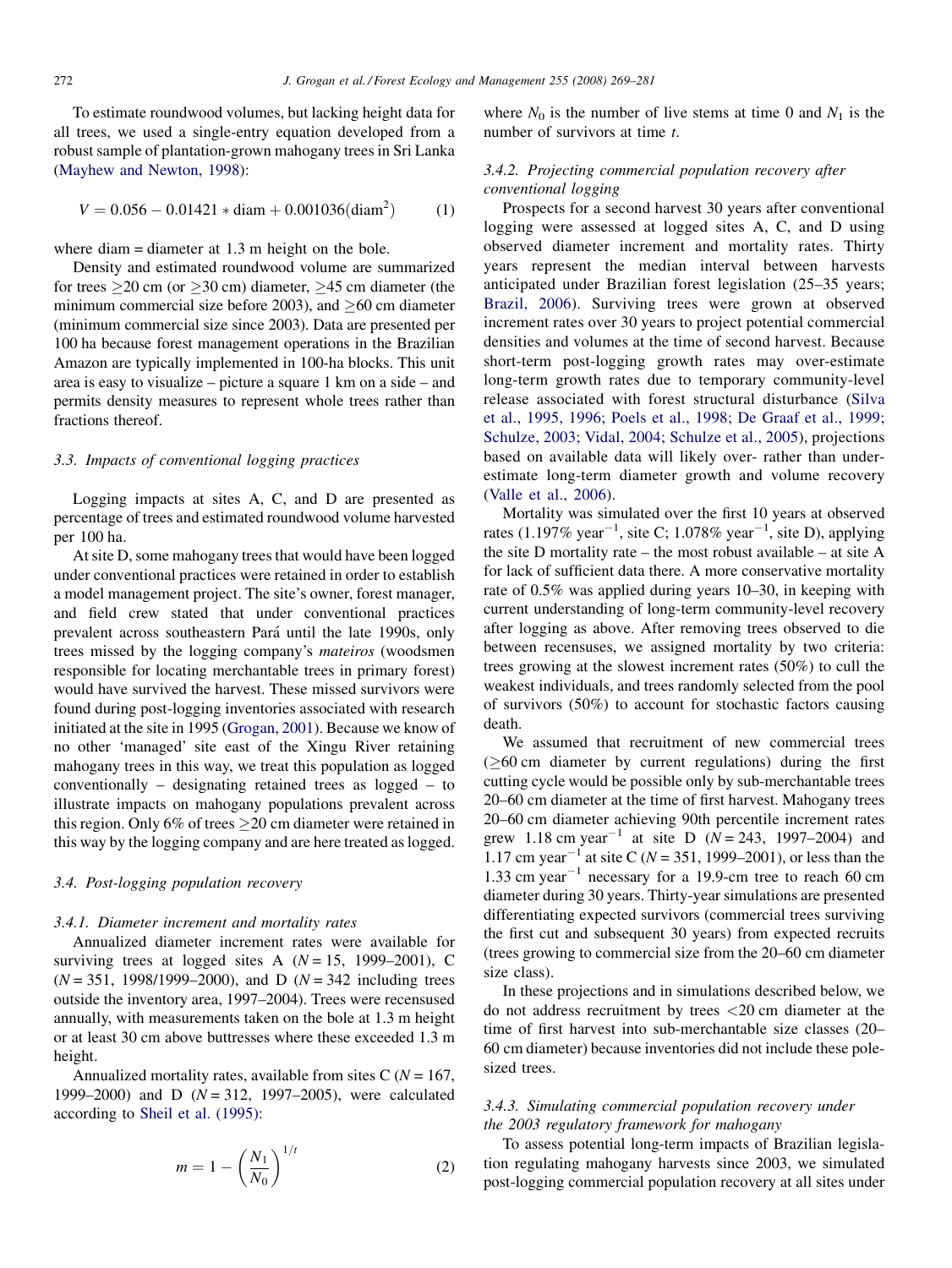the new criteria. These stipulate a minimum felling diameter limit of 60 cm; 20% retention rate of commercial-sized trees; and minimum retention density of 5 commercial-sized trees per 100 ha ([Brazil, 2003](#page-11-0)). (For all other timber species, Brazilian forest law stipulates 45 cm diameter minimum felling size and 10% retention rate of commercial-sized trees [\(Schulze et al.,](#page-11-0) [2005](#page-11-0)); the minimum diameter felling limit was raised to 50 cm in November 2006.) We randomly selected 80% of trees  $\geq$ 60 cm diameter for harvest at all sites and applied rules for increment rate and mortality during the first 30-year cutting cycle as described above. At all sites except C, surviving trees were grown over 30 years at increment rates assigned randomly from the pool of observed increment rates by trees at site D in the same 10-cm diameter size class (20–30 cm, 30–40 cm, etc.). The site D mortality rate, the most robust available, was also applied to all sites except C. Site C simulations used diameter increment and mortality rates derived from surviving trees at that site. Each population was resampled 1000 times to account for variation inherent to this method, with median, quartile, and 90th percentile values reported for estimated number of commercial trees and roundwood volume 30 years after the first harvest.

Two additional simulations were performed adjusting retention criteria as follows: (1) retaining the smallest 20% of trees  $\geq$ 60 cm diameter to account for the expected tendency by loggers to maximize first-cut profits by targeting the largest trees; and (2) retaining the largest 20% of trees to account for expected hollow stems in large trees and to ensure that the most fecund individuals survive the first cut for seed production ([Grogan, 2001; Jennings and Baima, 2005\)](#page-11-0).

Commercial population recovery during the first cutting cycle was assessed for all simulations in terms of estimated number of commercial trees  $\geq 60$  cm diameter and timber volume per 100 ha. We again assume that recruitment of new commercial trees during the first 30-year cutting cycle would be possible only by sub-merchantable trees 20–60 cm diameter at the time of first harvest. Thirty-year simulations are presented differentiating expected survivors from expected recruits (trees growing to commercial size from 20–60 cm diameter).

#### 4. Results

## 4.1. Density patterns and size class frequency distributions

Pre-logging landscape-scale densities of mahogany trees  $\geq$ 20 cm (or  $\geq$ 30 cm) diameter ranged from 1.4 to 117.7 per 100 ha at eight sites across southern Brazilian Amazonia ([Table 2\)](#page-5-0). Commercial densities, whether pre-2003 ( $\geq$ 45 cm diameter) or post-2003 ( $\geq$ 60 cm diameter), ranged from 1.0 to 62.7 and 0.8 to 39.3 per 100 ha, respectively, or considerably lower than 1 tree ha<sup> $-1$ </sup>. The two highest density sites, C and D, were located in the heart of southeast Pará's famed mahogany belt, a region generally acknowledged by loggers to have harbored Brazil's richest natural stocks. The three lowest density sites  $- A$ , B, and H – were located near the northern limits of mahogany's natural range in Brazil ([Lamb, 1966; Grogan et al.,](#page-11-0) [2002; Brown et al., 2003; Martinez et al., in press\)](#page-11-0).

Smaller 90th percentile diameters at three of five eastern sites (A–E) compared to western sites (F–H) indicate generally smaller mean diameter at eastern sites, especially those situated within the heart of the southeastern mahogany belt. Site-level density of trees  $\geq$  20 cm diameter was a statistically significant predictor of both median and 90th percentile diameters [\(Table 2;](#page-5-0) linear regression:  $P = 0.0421$  and 0.0272, respectively), with higher density associated with smaller mean diameter. Estimated roundwood volumes mirrored these trends, with mean roundwood volume per commercial tree peaking at sites where population densities were lowest ([Table 2B](#page-5-0) and H). The highest estimated commercial volumes of 276.5 and 252.3  $m^3$  per 100 ha (pre- and post-2003) commercial diameters, respectively) were recorded at site D, where high density compensated for relatively small average tree size.

Size class frequency distributions demonstrated right-hand skew, or a distributional 'tail' of large-sized trees, at all sites except A ([Fig. 1](#page-5-0)). The two highest density sites, C and D, presented pronounced frequency peaks between 40–50 cm and 60–70 cm diameter, respectively, suggesting uni-modality that other researchers have hypothesized arises from episodic recruitment following catastrophic disturbances occurring at long return intervals [\(Snook, 1993, 2003; Gullison et al., 1996\)](#page-12-0). Unimodal size class frequency distributions allegedly resulting from catastrophic disturbances require relatively uniform growth rates within size classes and positive correlation between growth rate and stem diameter. However, the wide range of observed diameter increment rates within successive 10-cm size classes at sites C and D was comparable to population-wide variation [\(Fig. 2\)](#page-6-0), indicating mixed-age size classes. Preliminary data from site G in western Amazonia present similar increment distributions within size classes (Grogan, unpublished data).

As site-level median diameter increased, so did commercialsized trees  $\geq 60$  cm diameter as a percentage of observed populations, with 79 and 81% of inventoried trees exceeding the 2003 commercial limit at sites where median diameters were largest ([Table 2A](#page-5-0) and H; [Fig. 1\)](#page-5-0). That is, size class frequency distributions at nearly all sites anticipate dramatic impacts on population structures by logging according to minimum diameter cutting limits. Only at site C did submerchantable trees represent more than half (77%) of the inventoried population.

## 4.2. Impacts of conventional logging practices

Loggers harvested 62.5% of commercial trees at the time of logging ( $\geq$ 45 cm diameter) at low-density site A, and 91% at high-density sites C and D [\(Table 3;](#page-6-0) [Fig. 1](#page-5-0)). Ninety-five percent or more of trees  $\geq 60$  cm diameter were removed at the latter sites. Trees as small as 20 and 30 cm diameter, considerably smaller than the pre-2003 minimum diameter felling limit of 45 cm, were harvested at sites C and D, respectively; 47 and 31% of trees 20–45 cm diameter were taken illegally at respective sites. Conventional logging practices thus eliminated exceptionally high percentages of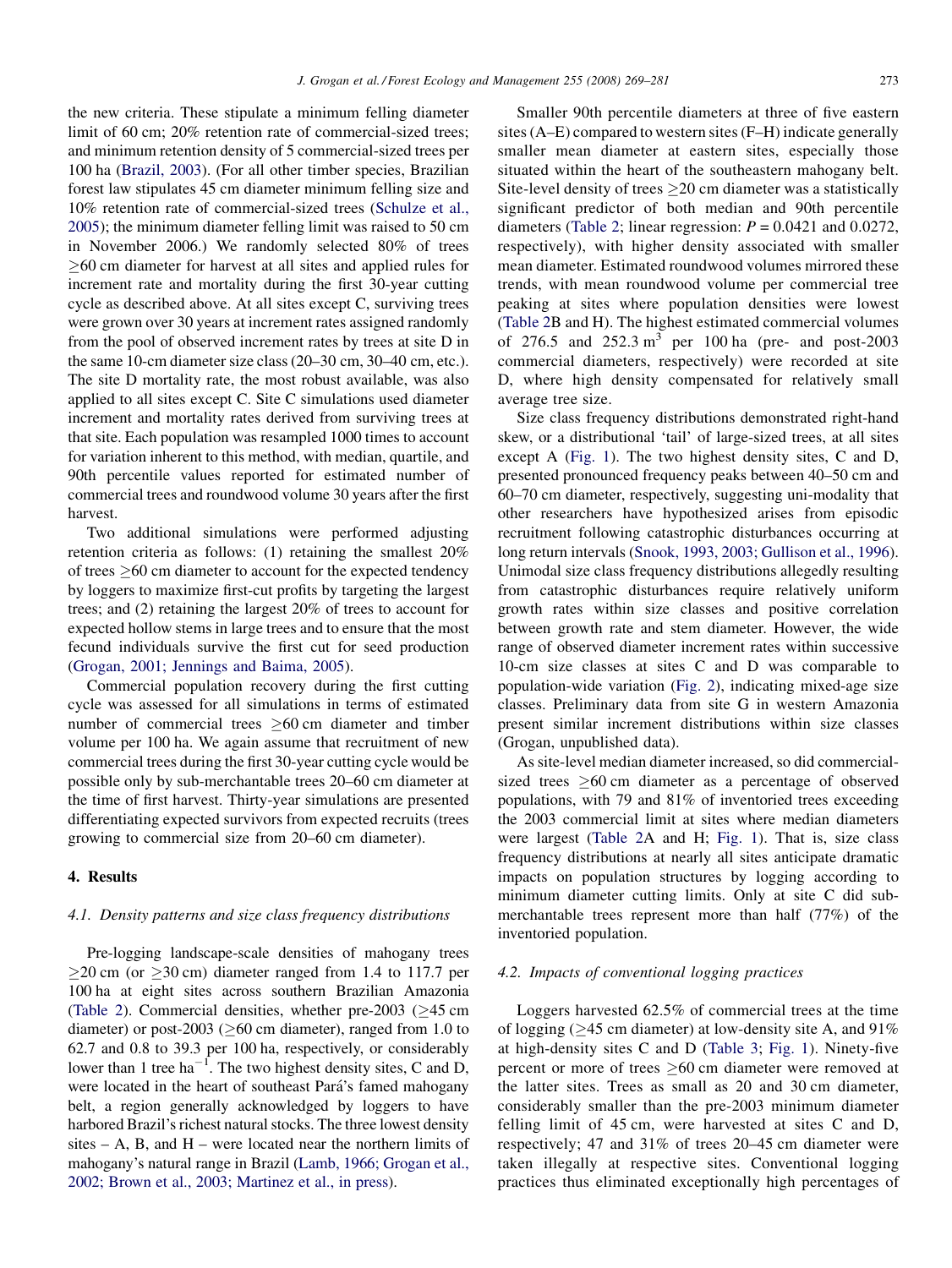<span id="page-5-0"></span>

| Table 2                                                                        |  |
|--------------------------------------------------------------------------------|--|
| Characteristics of mahogany populations at eight sites in the Brazilian Amazon |  |

| <b>Site</b>                                    | Diameter (cm): |            | Density $(\#$ per 100 ha): |          | Percent trees | Volume $(m^3$ per 100 ha): |          |          | $m3/$ tree with 60 cm |          |          |
|------------------------------------------------|----------------|------------|----------------------------|----------|---------------|----------------------------|----------|----------|-----------------------|----------|----------|
|                                                | Median         | 90th %tile | Maximum                    | $>20$ cm | $>45$ cm      | $>60$ cm                   | $>60$ cm | $>20$ cm | $>45$ cm              | $>60$ cm | $>60$ cm |
| A. Fazenda Pataua                              | 104.7          | 141.6      | 142.5                      | 6.7      | 5.3           | 5.3                        | 79.1     | 68.7     | 67.6                  | 67.6     | 12.8     |
| B. AIXC <sup>a,b</sup>                         | 68.0           | 241.9      | 249.5                      | 1.4      | 1.0           | 0.8                        | 57.1     | 16.7     | 16.4                  | 15.8     | 19.8     |
| C. Fazenda Mogno II                            | 45.1           | 68.0       | 121.0                      | 117.7    | 62.7          | 27.4                       | 23.3     | 233.5    | 189.2                 | 117.1    | 4.3      |
| D. Marajoara                                   | 65.0           | 102.0      | 145.0                      | 65.0     | 51.0          | 39.3                       | 60.4     | 286.5    | 276.5                 | 252.3    | 6.4      |
| E. Pinkaití <sup>b</sup>                       | 64.4           | 117.4      | 180.9                      | 15.8     | 11.2          | 8.3                        | 52.9     | 83.9     | 80.8                  | 74.9     | 9.0      |
| F. Faz. Imaculada II <sup>c</sup>              | 84.4           | 133.5      | 170.6                      | 20.4     | 16.7          | 14.6                       | 71.5     | 147.6    | 145.1                 | 140.7    | 9.6      |
| G. Faz. São Jorge <sup>c</sup>                 | 81.5           | 147.4      | 215.0                      | 11.8     | 8.6           | 8.0                        | 68.0     | 108.5    | 106.2                 | 104.9    | 13.1     |
| H. Faz. Seringal<br>Novo Macapá <sup>a,c</sup> | 107.0          | 176.5      | 274.0                      | 3.6      | 3.2           | 2.9                        | 80.6     | 47.7     | 47.4                  | 46.7     | 16.1     |

The minimum diameter cutting limit was  $\geq$ 45 cm before 2003; the limit for mahogany since 2003 has been  $\geq$ 60 cm. The current minimum harvestable density is 5 commercial-sized ( $\geq$ 60 cm diameter) trees per 100 ha (0.05 ha<sup>-1</sup>). The last column shows mean estimated roundwood volume (Eq. [\(1\)](#page-3-0)) per commercial tree at each site. <sup>a</sup> Minimum inventory diameter = 30 cm.

<sup>b</sup> Sites that will not be logged.

<sup>c</sup> Sites partially logged or proposed for logging.

commercial trees as defined by both pre- and post-2003 minimum diameter cutting limits, and further removed substantial percentages of sub-merchantable trees that should have been retained for future harvests.

Logging impacts were generally higher in terms of estimated roundwood volume because trees with large diameters – those facing higher harvest probabilities – contributed disproportionately to total estimated volumes. At sites C and D, 93–95% of



Fig. 1. Mahogany size class frequency distributions by 10-cm size classes at eight sites in the Brazilian Amazon. Panel letters correspond to sites listed in [Tables 1–5.](#page-2-0) Gray columns indicate live trees. In panels A, C, and D, white columns (full or partial) show logged trees. X-axis scale indicates the upper limit of a given size class; 30 = 20–30 cm diameter, etc. Note variable Y-axis scales.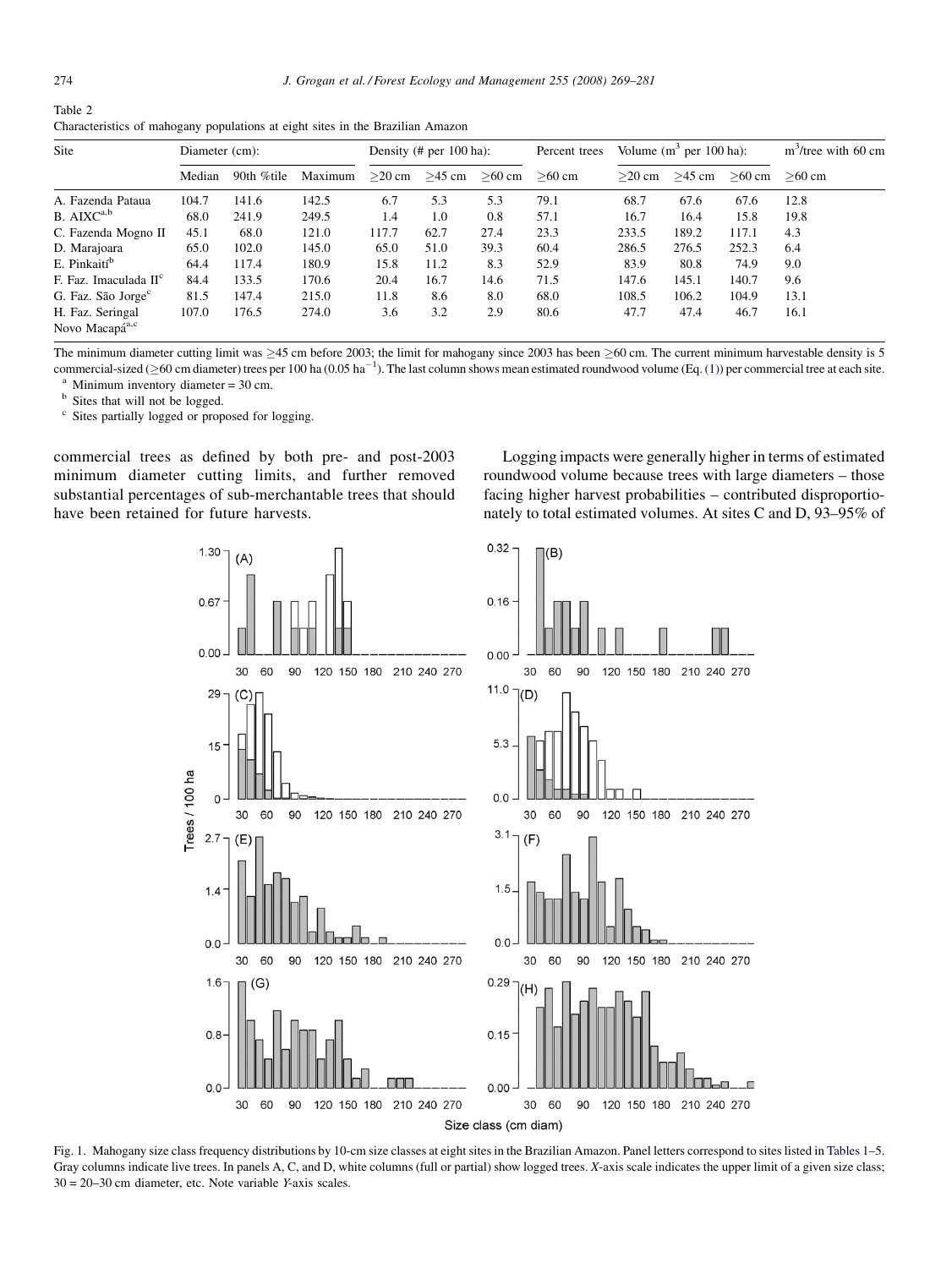<span id="page-6-0"></span>total estimated volume  $\geq$ 45 cm diameter was removed by loggers, and nearly 97% of volume  $\geq 60$  cm diameter was harvested.

#### 4.3. Post-logging commercial population recovery

# 4.3.1. Projected commercial population recovery after conventional logging

Projecting observed growth rates by surviving trees over 30 years and subtracting individuals according to mortality rates detailed in Section [3.4.](#page-3-0), we estimate that commercial densities (currently  $\geq$ 60 cm diameter) will recover to 9.9–37.5% of prelogging densities at the three logged sites (Table 4; [Fig. 3\)](#page-7-0). The prognosis is best for site A, where initial density was lowest and harvest intensity was lightest; even so, 30 years after logging commercial density is projected to decline from 5.3 to 2.0 trees per 100 ha. Recovery at site C is projected to occur nearly three times as fast as at site D due to the large number of sub-merchantable trees (20–60 cm diameter) surviving the first harvest and growing to commercial size (see recruits, [Fig. 3\)](#page-7-0). Projected commercial volume recoveries mirror densities.

# 4.3.2. Simulated commercial population recovery under the 2003 regulatory framework for mahogany

Harvests of pre-logging populations were simulated for all sites under a minimum diameter cutting limit of 60 cm, randomly selecting 20% of commercial trees for retention, and assigning observed diameter increment and mortality rates from site D to all sites except C, where diameter increment rates were available for surviving trees (Fig. 2b). Median outcomes indicate that second-harvest commercial densities would range from 19 to 51% of first-harvest densities at seven of eight sites under these criteria [\(Table 5](#page-7-0) 'Random'; [Fig. 4\)](#page-7-0). Only at site C did commercial recovery exceed initial merchantable density (155%). Median outcomes for second-harvest commercial volumes at seven of eight sites ranged from 23 to 50% of



Fig. 2. Observed mahogany diameter increment rates (periodic annual increment, PAI, in cm year<sup> $-1$ </sup>) by 10-cm size class at (a) site C and (b) site D. Box plots show median values (solid horizontal line), 50th percentile values (box outline), 90th percentile values (whiskers), and outlier values (open circles).

first-harvest volumes, again with commercial recovery exceeding initial volumes only at site C (230%).

Initial size class frequency distributions strongly influenced simulations. Robust recovery at site C was due to high initial

Table 3

Mahogany harvest intensities under conventional logging practices at three sites in Brazilian Amazonia

| Site                | Density logged $(\% )$ |               |               | Volume logged $(\%)$ |               |               |  |
|---------------------|------------------------|---------------|---------------|----------------------|---------------|---------------|--|
|                     | $>20$ cm diam          | $>45$ cm diam | $>60$ cm diam | $>20$ cm diam        | $>45$ cm diam | $>60$ cm diam |  |
| A. Fazenda Pataua   | 50.0                   | 62.5          | 62.5          | 69.2                 | 70.4          | 70.4          |  |
| C. Fazenda Mogno II | 70.4                   | 90.9          | 97.0          | 85.9                 | 92.9          | 96.9          |  |
| D. Marajoara        | 78.4                   | 91.4          | 95.1          | 93.4                 | 95.1          | 96.8          |  |

Table 4

Projected 30-year commercial population recovery at three logged sites in terms of number of commercial trees ( $\geq 60$  cm diameter) and roundwood volume (m<sup>3</sup>). based on observed diameter increment and mortality rates

| Site                |         | Density (trees per 100 ha) |            | Volume $(m^3$ per 100 ha)<br>Harvest |      |            |  |
|---------------------|---------|----------------------------|------------|--------------------------------------|------|------------|--|
|                     | Harvest |                            |            |                                      |      |            |  |
|                     | 1st     | 2nd                        | $%$ of 1st | 1st                                  | 2nd  | $%$ of 1st |  |
| A. Fazenda Pataua   | 5.3     | 2.0                        | 37.5       | 67.6                                 | 28.4 | 42.0       |  |
| C. Fazenda Mogno II | 27.4    | 7.6                        | 27.6       | 117.1                                | 31.8 | 27.2       |  |
| D. Marajoara        | 39.3    | 3.9                        | 9.9        | 252.3                                | 22.0 | 8.7        |  |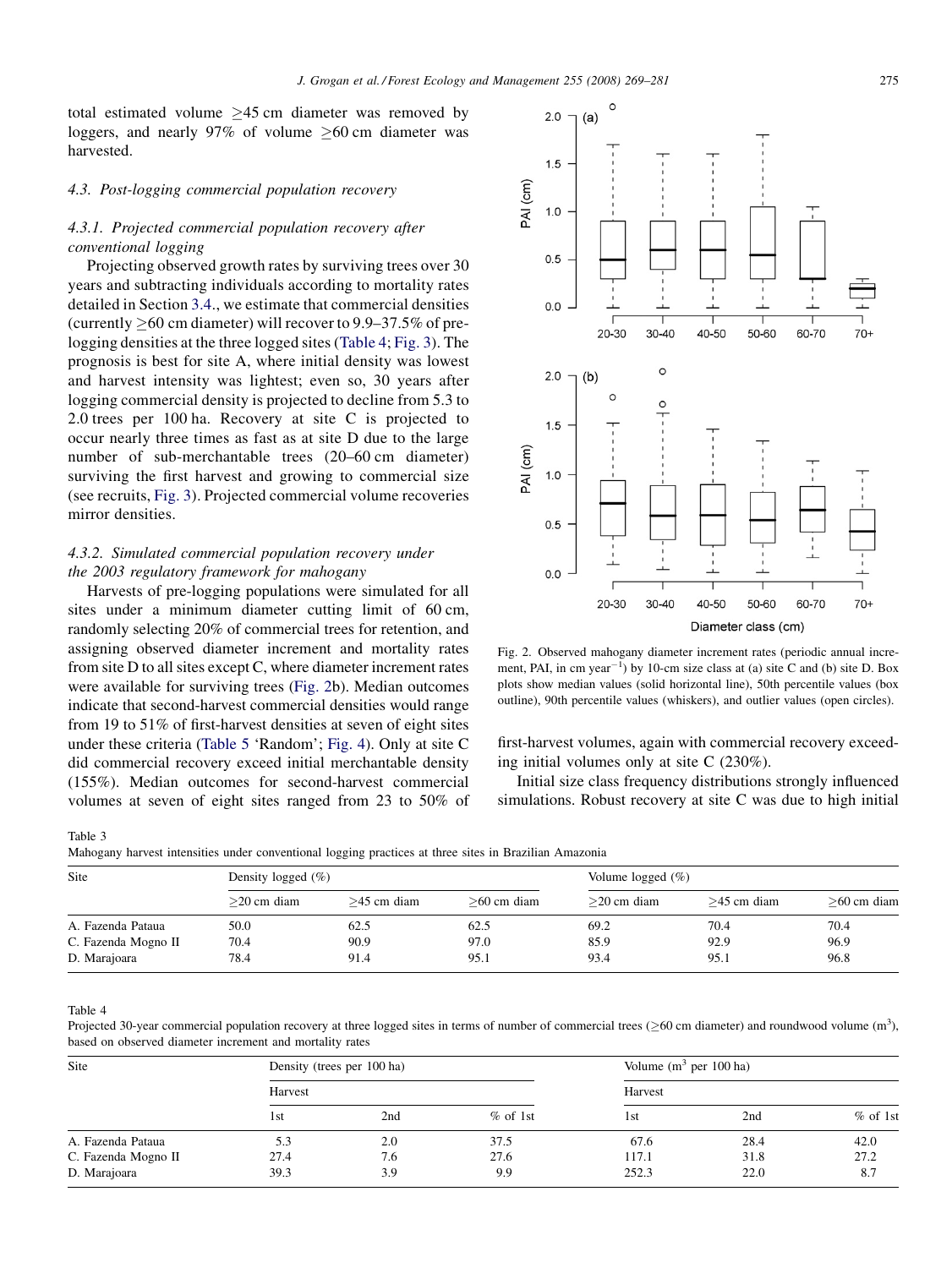<span id="page-7-0"></span>

Fig. 3. Logging impacts and projected recovery during 30 years at sites A, C, and D. '0' columns show % surviving the first harvest (white fill) and % logged (gray fill). '30' columns show projected recovery as % of initial (a) densities and (b) volumes, divided into recruits (cross-hatch; trees 20–60 cm diameter at the time of logging growing to commercial size during 30 years) and commercial trees surviving both the first harvest and 30 years of growth (white). See [Tables 3 and 4](#page-6-0).

densities of sub-merchantable trees (20–60 cm diameter) recruiting to commercial size over the 30-year cutting cycle (Fig. 4). Meanwhile sites where starting densities were low and median diameters were high – A, B, F, G, and H – rebounded

#### Table 5

Simulated 30-year recovery of commercial-sized mahogany trees  $(\geq 60 \text{ cm})$ diameter) as % of initial commercial density and volume under three selection criteria: Large = selecting the largest trees for harvest to maximize first harvest profits; Random; and Small = selecting the smallest trees for harvest due to expected hollow boles in large trees and to maximize seed production by larger trees

| Site                                         |       | % Initial density  |       | % Initial volume<br>Selection criteria |        |       |  |
|----------------------------------------------|-------|--------------------|-------|----------------------------------------|--------|-------|--|
|                                              |       | Selection criteria |       |                                        |        |       |  |
|                                              | Large | Random             | Small | Large                                  | Random | Small |  |
| A. Fazenda Pataua                            | 25.0  | 18.8               | 25.0  | 16.4                                   | 23.0   | 39.3  |  |
| B. AIXC <sup>a</sup>                         | 50.0  | 50.0               | 50.0  | 16.2                                   | 23.1   | 73.0  |  |
| C. Faz. Mogno II                             | 154.9 | 154.9              | 153.6 | 227.1                                  | 229.8  | 235.2 |  |
| D. Marajoara                                 | 46.9  | 44.4               | 44.4  | 44.1                                   | 49.7   | 65.3  |  |
| E. Pinkaití                                  | 54.5  | 50.9               | 50.9  | 37.6                                   | 46.5   | 68.0  |  |
| F. Faz. Imaculada II                         | 32.4  | 31.1               | 30.4  | 21.5                                   | 31.2   | 46.3  |  |
| G. Faz. São Jorge                            | 30.9  | 29.1               | 29.1  | 16.7                                   | 27.7   | 46.7  |  |
| H. Faz. Seringal<br>Novo Macapá <sup>a</sup> | 27.4  | 26.8               | 27.1  | 11.2                                   | 23.7   | 44.6  |  |

Median values from 1000 replicate runs are shown. See [Fig. 5](#page-8-0).<br><sup>a</sup> Minimum inventory diameter = 30 cm.



Fig. 4. Simulated mahogany commercial recovery as % of initial commercial (a) density and (b) volume at eight sites (listed in Tables) under Brazil's new regulatory framework for mahogany. Box plots show median simulated values (solid horizontal line), 50th percentile values (box outline), 90th percentile values (whiskers), and outlier values (open circles). Median values for 1000 replicate runs are shown. See Table 5 for values under 'Random'.

slowly at 80% logging intensity, with densities and volumes 30 years after logging estimated to represent only 19–31% of initial densities and volumes (except 50% density at site B; Fig. 4). Subtracting the first-harvest retention rate of 20% from these estimates indicates that real recovery from postlogging densities and volumes can be expected to range from approximately 0 to 30% at seven of eight sites.

The three selection criteria for 20% retention of commercial trees – harvesting the largest trees to maximize first-cut profits, random selection as described above, and retaining the largest trees due to expected hollow boles and for seed production – had little impact on simulated second-harvest densities but major impact on volumes (Table 5 'Large', 'Random', and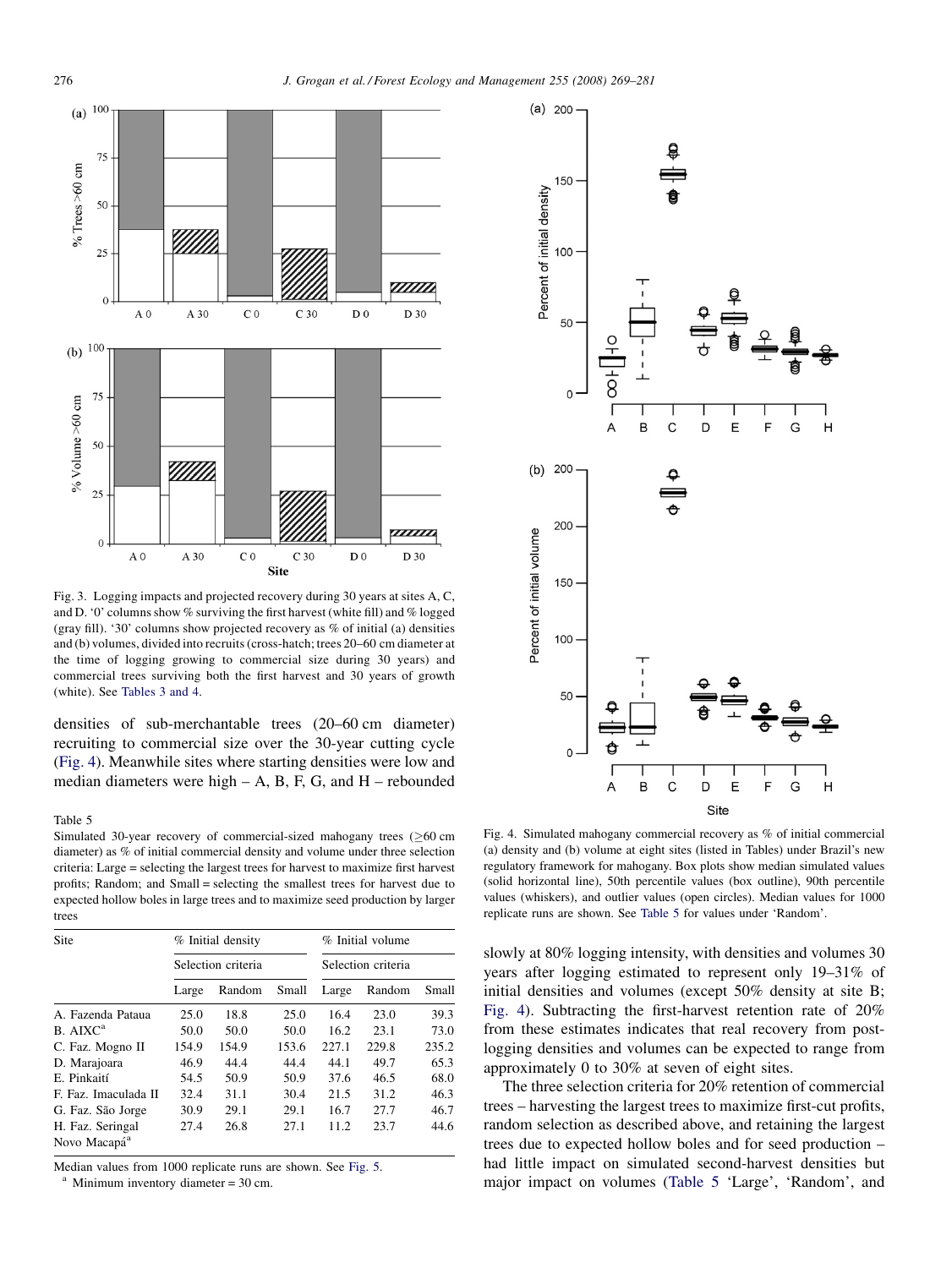<span id="page-8-0"></span>

Fig. 5. Simulated mahogany recovery as % of initial commercial (a) density and (b) volume at eight sites (listed in Tables) under three selection criteria: Large = selecting the largest trees for harvest to maximize first harvest profits; Random; and Small = selecting the smallest trees for harvest due to expected hollow boles in large trees and to maximize seed production by larger trees. Black fill at column bases represent trees surviving both the first harvest and 30 years of growth. Median values for 1000 replicate runs are shown. See [Table 5.](#page-7-0)

'Small', respectively; Fig. 5). Consistent density outcomes under these criteria are logical because mortality rates were invariable across simulations. However, removing the largest trees during the first harvest reduced second-cut volume estimates by a factor of four or more at sites where initial populations contained exceptionally large trees (B and H).

## 5. Discussion

#### 5.1. Density patterns and size class frequency distributions

Compared to natural forest stocking densities reported from sites in Mexico and Central America ([Lamb, 1966; Richards,](#page-11-0) [1991; Valera, 1997; Weaver and Sabido, 1997; Schulze and](#page-11-0) [Whitacre, 1999; Weaver and Bauer, 2000\)](#page-11-0), mahogany occurred at low or extremely low densities at all inventoried sites [\(Table 2\)](#page-5-0). Even at site C, density barely exceeded 1 tree ha<sup>-1</sup> for stems  $\geq$ 20 cm diameter. At all sites, trees were aggregated or clumped along the banks of or near seasonal streams; that is, within inventoried areas densities ranged widely within relatively short distances, from nearly 0 up to 5 or more commercial-sized trees ha<sup> $-1$ </sup> in selected areas at site D, for example. In all regions where inventories were conducted, mahogany's landscape-scale distribution was discontinuous, with extensive forest areas where it did not occur. Based on field visits to mahogany management sites across southern Brazilian Amazonia in addition to those described here, we believe that these data are representative of mahogany densities where it occurred on the landscape, and that reports of average densities up to  $1-10$  ha<sup>-1</sup> at regional scales (southern Pará, Rondônia; [Barros et al., 1992](#page-11-0)) over-estimate historic natural stocks in Brazil.

Why were densities highest and mean diameters smallest at two sites (C and D) located in the heart of southeast Para´'s mahogany belt? This region is characterized by semi-evergreen transitional forests grading subtly or abruptly into scrub woodlands (cerradão) or woodland savannas (cerrado) on nutrient-poor, freely draining soils that exacerbate dry season stress on plants. These forests have relatively low and highly irregular canopies subject to frequent small-scale disturbances such as seasonal drought, flooding, and convectional windstorms (Grogan and Galvão, 2006b). These are ideal conditions for mahogany's regeneration and recruitment to adult size in treefall gaps and may help explain relatively high densities observed in this region ([Grogan, 2001; Brown et al., 2003\)](#page-11-0). Other high-value timber species such as Tabebuia serratifolia (ipê) and Hymenaea courbaril (jatobá) also occur at much higher densities while growing to smaller average diameter and height in southeast Pará forests compared to eastern and central Amazonian forests [\(Schulze, 2003\)](#page-11-0).

Relatively consistent frequency distributions across size classes characterized by right-hand skew ([Fig. 1\)](#page-5-0) indicate persistent (if infrequent, considering low densities) recruitment into adult size classes. At two sites where frequency distributions demonstrated apparent modality [\(Fig. 1](#page-5-0)C and D), diameter increment rates of individual trees [\(Fig. 2\)](#page-6-0) were highly variable within all size classes. This suggests multi- or all-aged population structures rather than single-aged populations recruited following landscape-scale catastrophic disturbances occurring at long return intervals ([Snook, 1993, 2003;](#page-12-0) [Gullison et al., 1996](#page-12-0)). Modal size distributions are not in themselves evidence of even-aged populations, as variation in growth or survival between size classes can yield equivalent distributions [\(Platt et al., 1988; Condit et al., 1998, 2000\)](#page-11-0). Without additional data on individual tree ages and juvenile densities, little else can be inferred about population structures.

#### 5.2. Impacts of conventional logging practices

Logging intensities documented at sites C and D were the norm for mahogany across its range in Brazil before 2003. Minimum diameter cutting limits observed by loggers were determined by harvest costs rather than by forest legislation; mahogany's extraordinary value ensured that trees smaller than the legal minimum cutting diameter were taken, depending on distances to sawmill centers (Veríssimo et al., 1995). Projected 30-year densities and volumes at these sites and at site A, where only 62.5% of commercial-sized trees were logged, demonstrate the importance of initial (pre-logging) size distributions. Where populations were dominated by sub-merchantable trees (site C), post-logging recruitment into the commercial size class ([Fig. 3,](#page-7-0) 'C30') may be robust compared to sites where populations were dominated by commercial-sized trees ([Table 2](#page-5-0)A and D). But after logging intensities reported here, projected 30-year densities and commercial volumes fall far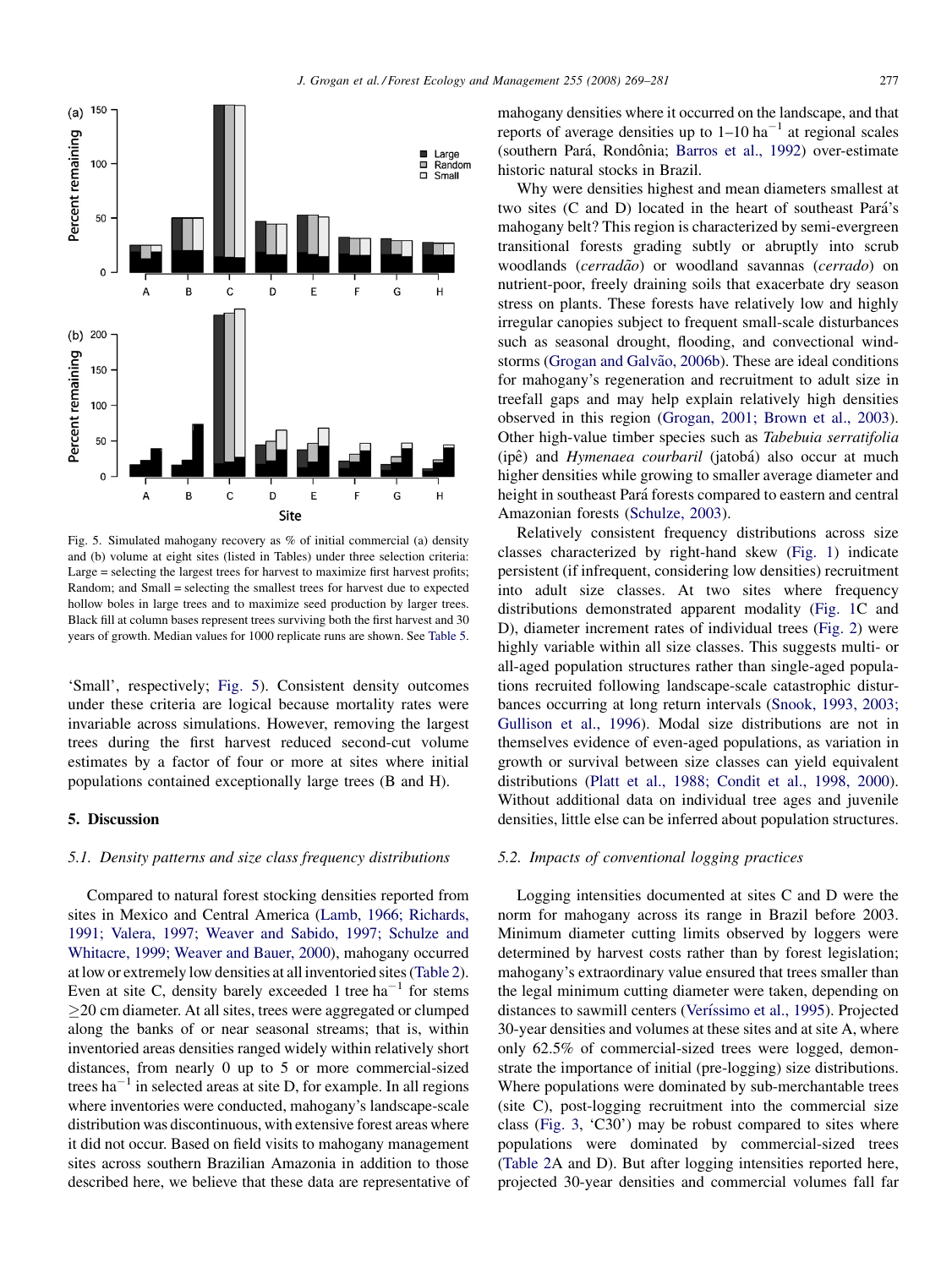short of starting values. In fact, at two of three logged sites 30 year densities are projected to be lower (2.0–3.9 trees per 100 ha; [Table 4](#page-6-0)) than minimum legally harvestable densities (5 trees per 100 ha), precluding future harvests on this schedule.

We do not address here densities of sub-merchantable trees (20–60 cm diameter) 30 years after logging because recruitment dynamics into this size class remain poorly understood. In our experience, however, a far more pressing issue complicating attempts to manage forests in the Brazilian Amazon or predict future mahogany yields is the absence of long-term forest security. Protecting a forest logged once for mahogany from second and third incursions by loggers seeking secondary timber species – and any high-value mahogany trees surviving the first cut – is almost impossible in remote regions where forest legislation is rarely enforced. Forests logged and supposedly designated as 'management sites' may be bought and re-logged or converted to pasture or agribusiness by new owners. Logged forests are often invaded and converted to small-holder agriculture by landless peasants. And on increasingly fragmented landscapes where forest remnants represent a fraction of remaining land cover, dry season fires frequently spot into heavily logged forests, killing commercial trees including mahogany and further degrading forest structure ([Holdsworth and Uhl, 1997; Cochrane and Schulze, 1999](#page-11-0)). We have worked at other sites where one or more of these fates befell mahogany trees surviving first and even second harvests ([Grogan, 2001\)](#page-11-0). Sites C and D have suffered partial burns with extensive tree mortality since we began research activities in the mid 1990s. Site D's legal status is uncertain, and surviving mahogany trees there could be logged in the near future.

# 5.3. Prospects for future harvests under the 2003 regulatory framework for mahogany

Simulation results must be regarded with caution considering our reliance on diameter increment and mortality rates from site D as proxies for post-logging population dynamics at other sites except C. It is possible, for example, that mahogany growth rates on richer western Amazonian soils (sites F–H) are faster, on average, than in southeastern Pará, and that mortality rates are lower. However, in the absence of long-term sitespecific data, we believe that the substitutions and resampling methods employed here offer reasonable approximations of near-term (30-year) dynamics, especially considering the conservative mortality rate (0.5%) applied during years 10–30.

Simulations demonstrate the degree to which post-logging recovery depends on pre-logging size class frequency distributions [\(Brown et al., 2003; Schulze et al., 2005\)](#page-11-0). Considering these simulations' baseline 20% retention rate, commercial population recovery during 30 years through recruitment by sub-merchantable trees into the commercial size class plus growth by surviving trees was negligible or slow at seven of eight sites. Only at site C, where initial density of submerchantable trees was exceptionally high, did second-harvest prospects exceed those of the first harvest. Ignoring for the moment post-logging seedling regeneration and recruitment by pole-sized trees to sub-merchantable and eventually commercial size, current harvest regulations will lead to marked depletion of commercial densities and volumes over anticipated 30-year harvest intervals.

Loggers can be expected to meet retention rate requirements by retaining individuals with the least commercial value: small trees with low volumes, or hollow trees with little or no salvageable value. Adjusting selection criteria to favor retention of the largest trees to account for hollow stems and maximize seed production appears at first glance to ameliorate impacts on second-harvest commercial volumes, which simulations predict could represent 39–73% of initial volumes at seven of eight sites under this scenario ([Table 5](#page-7-0) 'Small'; [Fig. 5](#page-8-0)). The incidence of heartrot or stem decay in mahogany increases with tree size; 68% of trees  $\geq$  60 cm diameter surviving conventional logging at site D were hollow to some degree, with 100% of trees >90 cm diameter hollow at the base ([Grogan, 2001](#page-11-0)). Corresponding rates were 48 and 59% at site G in western Amazonia (Grogan, unpublished data). This means that forest managers could select trees for retention based solely on whether they show signs of heartrot – the largest trees nearly always will – and still log many hollow trees hoping to salvage undamaged sections of the upper bole or primary branches (under conventional logging practices, all trees are felled under this premise, even those unlikely to yield commercial volumes). By this selection criterion, estimated second-harvest volumes will be dominated by large hollow trees with little commercial value aside from seed production and as a genetic resource. Thus apparent commercial 'recovery' under this selection criterion may grossly over-estimate commercial volumes in 30 years.

Simulated recovery of commercial mahogany stocks during the first 30-year cutting cycle until the second harvest may tell only half of the story if the rotation period – the time required for mahogany to recruit to commercial size from seed  $-$  is 60 years or more ([Snook, 1993; Gullison et al., 1996; Grogan,](#page-12-0) [2001\)](#page-12-0). If pole-sized trees, saplings, and seedlings are present at the time of first logging at sufficient densities to boost commercial densities and volumes during second and third cutting cycles (leading to third and fourth harvests), then current harvest regulations may be sustainable. However, except at site C, where densities of stems <20 cm diameter in heavily logged forest were exceptionally high ([Baima, 2001;](#page-10-0) [Brown et al., 2003\)](#page-10-0), we have not observed advance regeneration within seed dispersal distance of adult trees at sufficient densities to ensure long-term population recovery ([Grogan](#page-11-0) [et al., 2005a](#page-11-0)). Post-harvest mahogany seedling densities in logging gaps have been reported to be low ([Grogan et al.,](#page-11-0) [2003b, 2005a\)](#page-11-0) to nearly absent in southeast Pará (Veríssimo [et al., 1995\)](#page-12-0). Reasons for this include low seed production rates and supra-annual production cycles, dispersal limitations, preand post-germination seed mortality factors, and high seedling mortality in the forest understory beneath closed canopies (Grogan and Galvão, 2006a). It is therefore unlikely that prospects for harvests beyond those simulated here will improve without silvicultural interventions at the time of logging, in particular outplanting nursery-grown seedlings into logging gaps with follow-up tending during the years after logging ([Lopes et al., this volume\)](#page-11-0).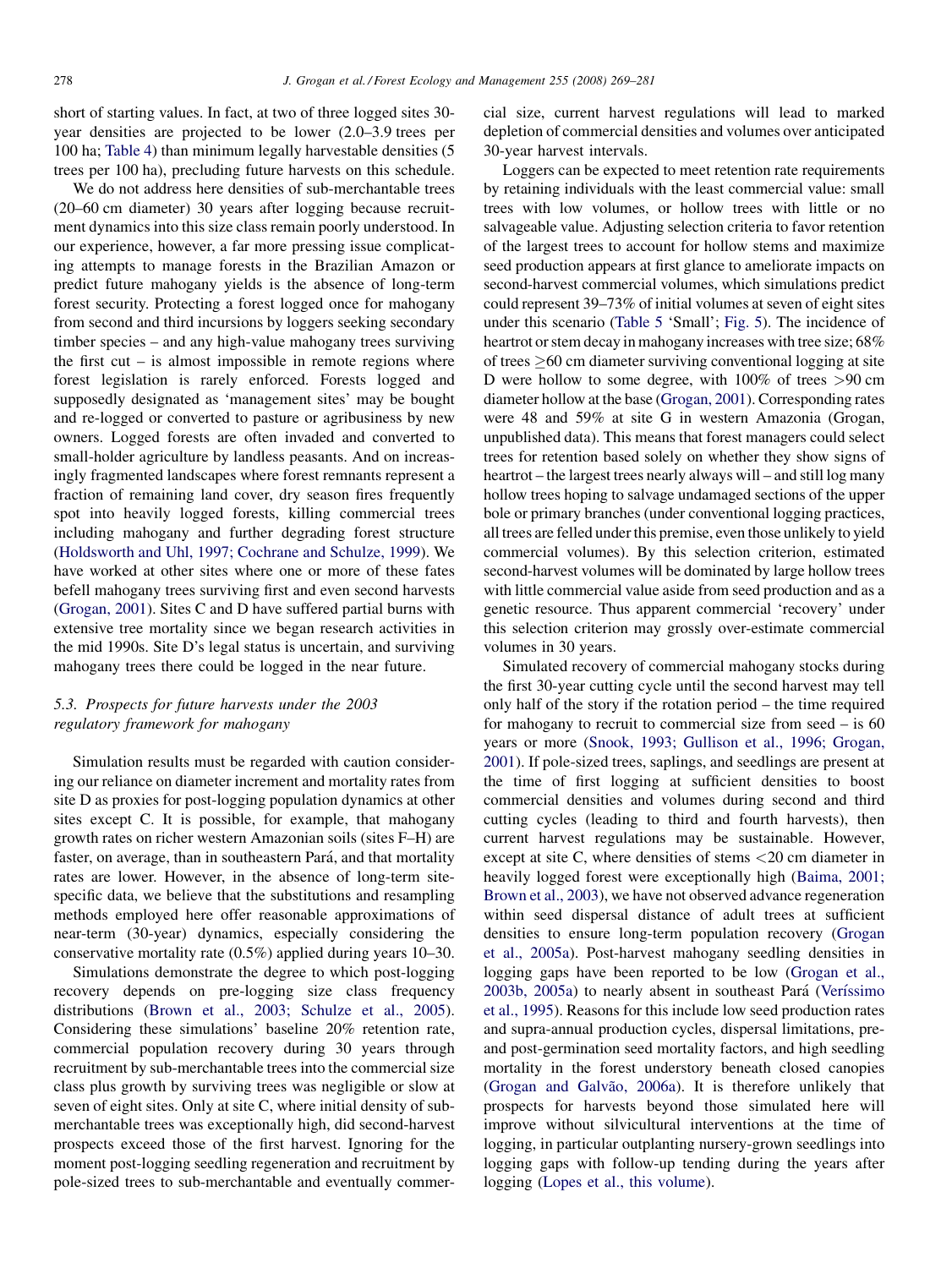<span id="page-10-0"></span>Finally, simulations reported here further ignore the reality that original (pre-logging) commercial densities of mahogany at two sites [\(Table 2B](#page-5-0) and H) are lower than the legal minimum of 5 trees per 100 ha, while at three other sites (A, E, and G) commercial densities are marginally higher than the legal limit. Following current harvest regulations for mahogany, commercial population recovery during 30 years would be sufficient to allow second harvests at only two sites (C and D). Regrettably, recovery at either site is unlikely since both have already been conventionally logged.

## 6. Management implications

High-density populations like those at sites C and D in southeastern Pará – the most conducive to forest management, given abundant or relatively abundant sub-merchantable stems – were commercially extirpated by the mid 1990s. Commercial stands of mahogany in the Brazilian Amazon survive mostly in the western states of Acre and Amazonas, with remnant intact populations also possibly persisting in central Para´'s Terra do Meio, southwestern Pará, and northwestern Mato Grosso ([Grogan et al., 2002](#page-11-0)). Remaining commercial stands are likely to be characterized by low landscape-scale densities and populations dominated by large commercial-sized trees (sites F–H). Similar dramatic reductions in commercial mahogany populations have been documented in Peru and Bolivia ([Kometter et al., 2004\)](#page-11-0).

Given this, the new 'one size fits all' harvest protocols for mahogany will yield sharply reduced commercial densities and volumes of mahogany 30 years after logging. Simulated second-harvest volumes presented here mask non-commercial volumes represented by hollow trees and by legal minimum density requirements. More ominously, mahogany's extraordinary value makes protecting trees that have survived logging nearly impossible over timeframes relevant to forest management. We are pessimistic that forests at several sites in the current study will persist long enough for second harvests to occur in the face of wildfires and socioeconomic pressures to convert forests to pasture or agriculture.

The 2003 regulatory framework nevertheless represents significant improvement over conventional practices towards sustainability as required by the 2002 CITES Appendix II listing, so long as its provisions are respected by the logging industry. If retention rates and minimum diameter cutting limits can be enforced, the new framework's most important innovation may be the requirement that artificial regeneration – nursery-grown seedlings – be outplanted into logging gaps and tended during subsequent years to augment low background densities of natural regeneration. Minimum investment in technical extension aimed at improving nursery, outplanting, and tending practices could pay large dividends during third harvests and beyond.

However, management protocols remain ambiguous on key questions such as: (1) Will original (pre-logging) density values determine 20% retention levels in 30 years, or will 80% of commercial-sized trees be harvestable at the time of second harvest even if populations have not recovered to pre-logging densities? (2) Are hollow trees retained for seed tree purposes harvestable after 30 years? (3) At what landscape unit of measurement does the minimum density rule (5 trees per 100 ha) apply, and will this rule be enforced? Whether longterm commercial production can occur or not at present harvest schedules will depend in no small degree on answers to these questions.

Other high-value Meliaceae in the neotropics and Old World face logging pressures similar to those described here under conventional or 'predatory' models, and similar obstacles to population recovery ([Valera, 1997; Kageyama, 1998; Hall](#page-12-0) [et al., 2003\)](#page-12-0). The Brazilian regulatory framework for mahogany is the most stringent we have seen for any tropical timber species under active exploitation. More typically in other regions and for other species, retention rules are less strict, minimum diameter cutting limits may be lower, and submerchantable trees continue to be logged with impunity ([Schulze et al., 2005\)](#page-11-0). Without tightened harvest protocols improving on those for mahogany in Brazil as explored in this paper, future commercial supplies of high-value tropical timbers are endangered.

## Acknowledgements

Funding support for this research was provided by the USDA Forest Service's International Institute of Tropical Forestry, the USDA Forest Service's International Programs, USAID Brazil, the United Kingdom Department for International Development (DFID) Forestry Research Programme No. R6912, WWF Brazil, the Brazilian Ministry of the Environment (MMA), the State Government of Acre's Secretariat for Forestry and Extractivism (SEFE), and Conservation International. The views expressed here are solely those of the authors. We thank the Brazilian Ministry of Science and Technology (CNPq) for granting permission to conduct fieldwork. The Kayapo´ of A'Ukre and the Xikrin of Cateté kindly permitted inventories within their Territories. Fieldwork was supported by Empresa Brasileira de Pesquisa Agropecuária (EMBRAPA), Nordisk Timber Ltda, M.G. Madeireira, Serraria Marajoara Ltda (SEMASA), Madeireira Juary, Acre Brasil Verde, Cacique Madeiras Ltda, and Moacyr Eloi Crocetti Batista e Cia Ltda. Among many contributors in the field, we thank Amildo Alves de Jesus, Antonio Barbosa Lopes, Francisco das Chagas da Silva Walthier, José Carlos Henrique de Matos, Jurandir Galvão, Karuru Kayapó, Manoel Felipo Segundo Arcenio, Manoel Rodrigues Vitorino, Maria Nascimento Rodrigues, Mark Cochrane, Miguel Alves de Jesus, Pamela Lockwood, Sandro Nunes da Silva, Takiri Kayapó, Tim Scheffler, and Waldemir Ribeiro da Cruz for their contributions to inventories. We thank Art Blundell, Nick Brokaw, Tim Synnott, and Sheila Ward for comments improving the manuscript.

## References

Baima, A.M.V., 2001. O Status de Swietenia macrophylla King (Mogno) em duas florestas exploradas no Estado do Pará: o caso de Marabá e Rio Maria. Masters thesis, Federal University of Pará/FCAP, Belém, PA, Brazil.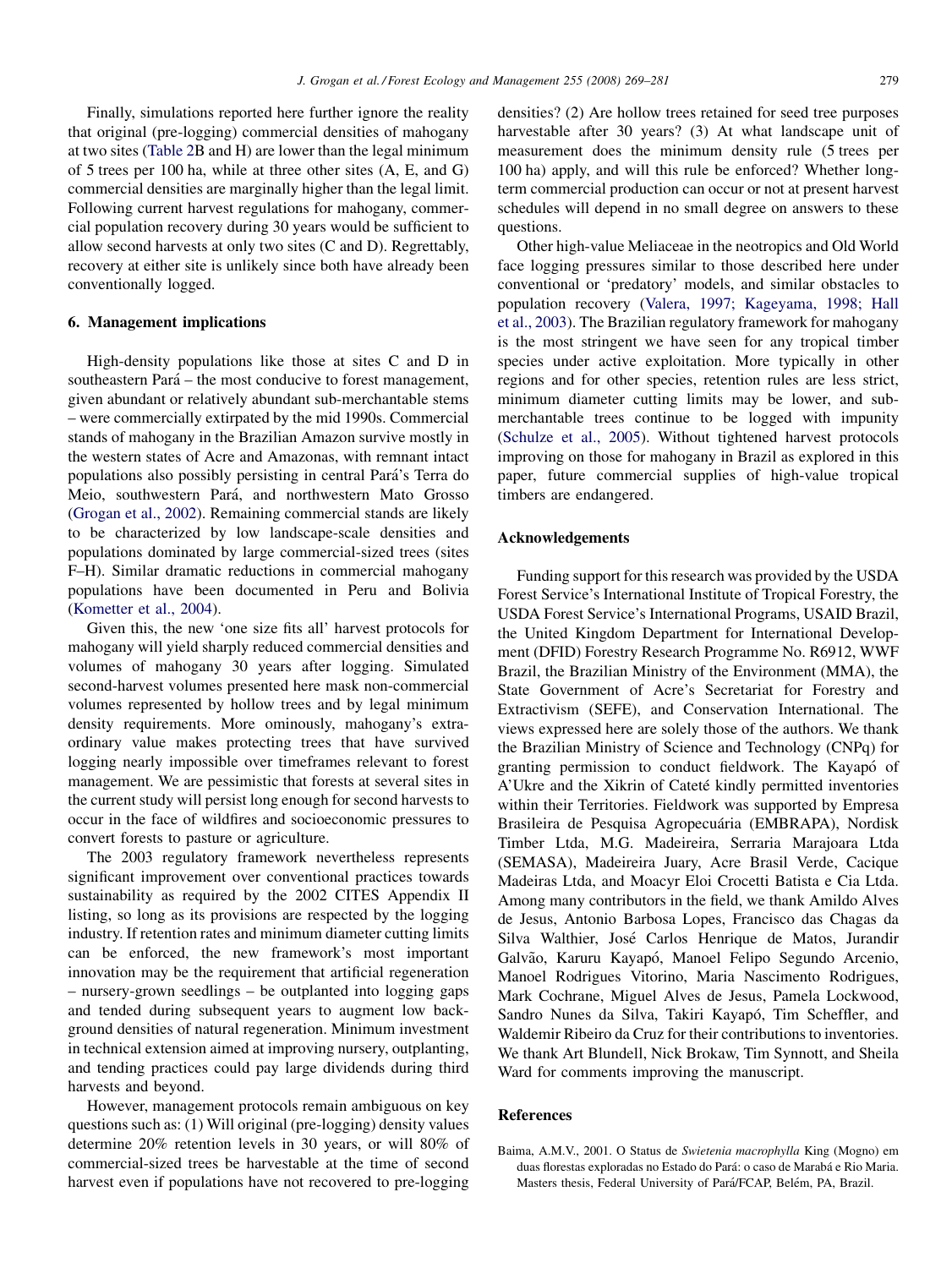- <span id="page-11-0"></span>Barros, P.L.C.C., Queiroz, W.T., Silva, J.N.M., Filho, B.P.C., Terezo, F.E.M., Farias, M.M., Barros, A.V., 1992. Reservas naturais e artificiais de Swietenia macrophylla King na Amazônia Brasileira numa perspectiva de conservação. Unpublished report, Belém, PA, Brazil.
- Brazil, 2003. Instrução Normativa No. 7, 22 August 2003. Instituto Brasileiro do Meio Ambiente e dos Recursos Naturais Renováveis (IBAMA), Ministério do Meio Ambiente, Brasília, DF, Brazil.
- Brazil, 2006. Decreto No. 5975, 30 November 2006. Ministério do Meio Ambiente, Brasília, DF, Brazil.
- Blundell, A.G., 2004. A review of the CITES listing of big-leaf mahogany. Oryx 38, 1–7.
- Browder, J.O., 1987. Brazil's export promotion policy (1980–1984): impacts on the Amazon's industrial wood sector. J. Dev. Areas 21, 285–304.
- Brown, N., Jennings, S., Clements, T., 2003. The ecology, silviculture and biogeography of mahogany (Swietenia macrophylla): a review of the evidence. Pers. Plant Ecol. Evol. Syst. 6, 37–49.
- CITES, 2003. Sustainable management and scientifically based non-detriment findings. MWG2 Doc. 7, Convention on International Trade in Endangered Species of Wild Fauna and Flora, 2nd Mahogany Working Group, Belém, PA, Brazil.
- Cochrane, M.A., Schulze, M.D., 1999. Fire as a recurrent event in tropical forests of the Eastern Amazon: effects on forest structure, biomass, and species composition. Biotropica 31, 2–16.
- Condit, R., Sukumar, R., Hubbell, S.P., Foster, R.B., 1998. Predicting population trends from size distributions: a direct test in a tropical tree community. Am. Nat. 152, 495–509.
- Condit, R., Ashton, P.S., Baker, P., Bunyavejchewin, S., Gunatilleke, S., Gunatilleke, N., Hubbell, S.P., Foster, R., Itoh, A., LaFrankie, J.V., Lee, H.S., Losos, E., Manokaran, N., Sukumar, R., Yamakura, T., 2000. Spatial patterns in the distribution of tropical tree species. Science 288, 1414–1418.
- De Graaf, N.R., Poels, R.L.H., Van Rompaey, R.S.A.R., 1999. Effect of silvicultural treatment on growth and mortality of rainforest in Surinam over long periods. For. Ecol. Manage. 124, 123–135.
- Grogan, J.E., 2001. Bigleaf mahogany (Swietenia macrophylla King) in southeast Para´, Brazil: a life history study with management guidelines for sustained production from natural forests. PhD thesis, Yale University School of Forestry & Environmental Studies, New Haven, CT, USA.
- Grogan, J., Barreto, P., 2005. Big-leaf mahogany on CITES Appendix II: big challenge, big opportunity. Conserv. Biol. 19, 973–976.
- Grogan, J., Barreto, P., Veríssimo, A., 2002. Mahogany in the Brazilian Amazon: ecology and perspectives on management. IMAZON, Belém, PA, Brazil. Available on-line at [http://www.imazon.org.br.](http://www.imazon.org.br/)
- Grogan, J., Ashton, M.S., Galvão, J., 2003a. Big-leaf mahogany (Swietenia macrophylla) seedling survival and growth across a topographic gradient in southeast Pará, Brazil. For. Ecol. Manage. 186, 311-326.
- Grogan, J., Galvão, J., Simões, L., Veríssimo, A., 2003b. Regeneration of bigleaf mahogany in closed and logged forests of southeastern Pará, Brazil. In: Lugo, A., Figueroa Colón, J.C., Alayón, M. (Eds.), Big-Leaf Mahogany: Genetics, Ecology, and Management. Springer-Verlag, New York, NY, USA, pp. 193–208.
- Grogan, J., Landis, R.M., Ashton, M.S., Galvão, J., 2005a. Growth response by big-leaf mahogany (Swietenia macrophylla) advance seedling regeneration to overhead canopy release in southeast Pará, Brazil. For. Ecol. Manage. 204, 399–412.
- Grogan, J., Vidal, E., Schulze, M., 2005b. Apoio científico para os padrões de manejo de madeira na floresta amazônica—a questão da sustentabilidade. Ciência & Ambiente 32, 103-117.
- Grogan, J., Galvão, J., 2006a. Factors limiting post-logging seedling regeneration by big-leaf mahogany (Swietenia macrophylla) in southeastern Amazonia, Brazil, and implications for sustainable management. Biotropica 38, 219–228.
- Grogan, J., Galvão, J., 2006b. Physiographic and floristic gradients across topography in transitional seasonally dry evergreen forests of southeast Para´, Brazil. Acta Amazon. 36, 483–496.
- Gullison, R.E., Panfil, S.N., Strouse, J.J., Hubbell, S.P., 1996. Ecology and management of mahogany (Swietenia macrophylla King) in the Chimanes Forest, Beni, Bolivia. Bot. J. Linn. Soc. 122, 9–34.
- Hall, J.S., Harris, D.J., Medjibe, V., Ashton, P.M.S., 2003. The effects of selective logging on forest structure and tree species composition in a Central African forest: implications for management of conservation areas. For. Ecol. Manage. 183, 249–264.
- Holdsworth, A.R., Uhl, C., 1997. Fire in eastern Amazonian logged rain forest and the potential for fire reduction. Ecol. Appl. 7, 713–725.
- Jennings, S., Baima, A.M.V., 2005. The influence of population and forest structure on fruit production in mahogany (Swietenia macrophylla King) and their consequences for sustainable management. Int. For. J. 7, 363–369.
- Jennings, S.B., Brown, N.D., Boshier, D.H., Whitmore, T.C., Lopes, J.do.C.A., 2001. Ecology provides a pragmatic solution to the maintenance of genetic diversity in sustainably managed tropical rain forests. For. Ecol. Manage. 154, 1–10.
- Kageyama, P.Y., 1998. Informe para la FAO-Roma sobre recursos genéticos de especies de la familia Meliaceae en los Neotrópicos: prioridades para acción coordinada. Unpublished report, Escola Superior de Agricultura 'Luiz de Queiroz', Piracicaba, SP, Brazil.
- Kometter, R.F., Martinez, M., Blundell, A.G., Gullison, R.E., Steininger, M.K., Rice, R.E., 2004. Impacts of unsustainable mahogany logging in Bolivia and Peru. Ecol. Soc. 9, 12. URL: [http://www.ecologyandsociety.org/vol9/iss1/](http://www.ecologyandsociety.org/vol9/iss1/art12/) [art12/](http://www.ecologyandsociety.org/vol9/iss1/art12/).
- Lamb, F.B., 1966. Mahogany of Tropical America: Its Ecology and Management. University of Michigan Press, Ann Arbor, MI, USA.
- Lopes, J. do C.A., Jennings, S.B., Matni, N.M. Planting mahogany in canopy gaps created by commercial harvesting. For. Ecol. Manage, in press.
- Lugo, A.E., 1999. Point-counterpoints on the conservation of big-leaf mahogany. General Technical Report WO-64, USDA Forest Service, International Institute of Tropical Forestry, Rio Piedras, Puerto Rico.
- Martinez, M., Blundell, A.G., Gullison, R.E., Grogan, J. (Eds.), Historic range and current status of bigleaf mahogany, Swietenia macrophylla, in South America. Center for Applied Biodiversity Science—Conservation International, Washington, DC, USA, in press.
- Mayhew, J.E., Newton, A.C., 1998. The Silviculture of Mahogany. CABI Publishing, New York, NY, USA.
- Pennington, T.D., Styles, B.T., Taylor, D.A.H., 1981. Meliaceae. Flora Neotr. Monogr. 28, 1–472.
- Platt, W.J., Evans, G.W., Rathbun, S.L., 1988. The population dynamics of a long-lived conifer (Pinus palustris). Am. Nat. 131, 491–525.
- Poels, R.L.H., de Graaf, N.R., Wirjosentono, J., 1998. Growth and mortality of trees after various experimental silvicultural treatments for natural regeneration in Suriname. Hinkeloord Report No. 25, Sub-department of Forestry, Agricultural University, Wageningen, The Netherlands.
- RadamBrasil, 1974. Projeto Radam, Programa de Integração Nacional, Volumes 1–24, Levantamento de Recursos Naturais. Ministério das Minas e Energia, Departamento Nacional de Produção Mineral, Rio de Janeiro, RJ, Brazil.
- Richards, E.M., 1991. The forest ejidos of south-east Mexico: a case study of community based sustained yield management. Comm. For. Rev. 70, 290– 311.
- Schulze, M., 2003. Ecology and behavior of nine timber tree species in Pará, Brazil: links between species life history and forest conservation and management. PhD thesis, The Pennsylvania State University, University Park, PA, USA.
- Schulze, M.D., Whitacre, D.F., 1999. A classification and ordination of the tree community of Tikal National Park, Petén, Guatemala. Bul. Flor. Mus. Nat. Hist. 41, 169–297.
- Schulze, M., Vidal, E., Grogan, J., Zweede, J., Zarin, D., 2005. Madeiras nobres em perigo: práticas e leis atuais de manejo florestal não garantem a exploração sustentável. Ciência Hoje 36, 66-69.
- Sheil, D., Burslem, D.F.R.P., Alder, D., 1995. The interpretation and misinterpretation of mortality rate measures. J. Ecol. 83, 331–333.
- Silva, J.N.M., Carvalho, J.O.P., Lopes, J.C.A., Almeida, B.F., Costa, D.H.M., Oliveira, L.C., Vanclay, J.K., Skovsgaard, J.P., 1995. Growth and yield of a tropical rain-forest in the Brazilian Amazon 13 years after logging. For. Ecol. Manage. 71, 267–274.
- Silva, J.N.M., Carvalho, J.O.P., Lopes, J.C.A., Oliveira, R.P., Oliveira, L.C., 1996. Growth and yield studies in the Tapajós region, Central Brazilian Amazon. Comm. For. Rev. 75, 325–329.